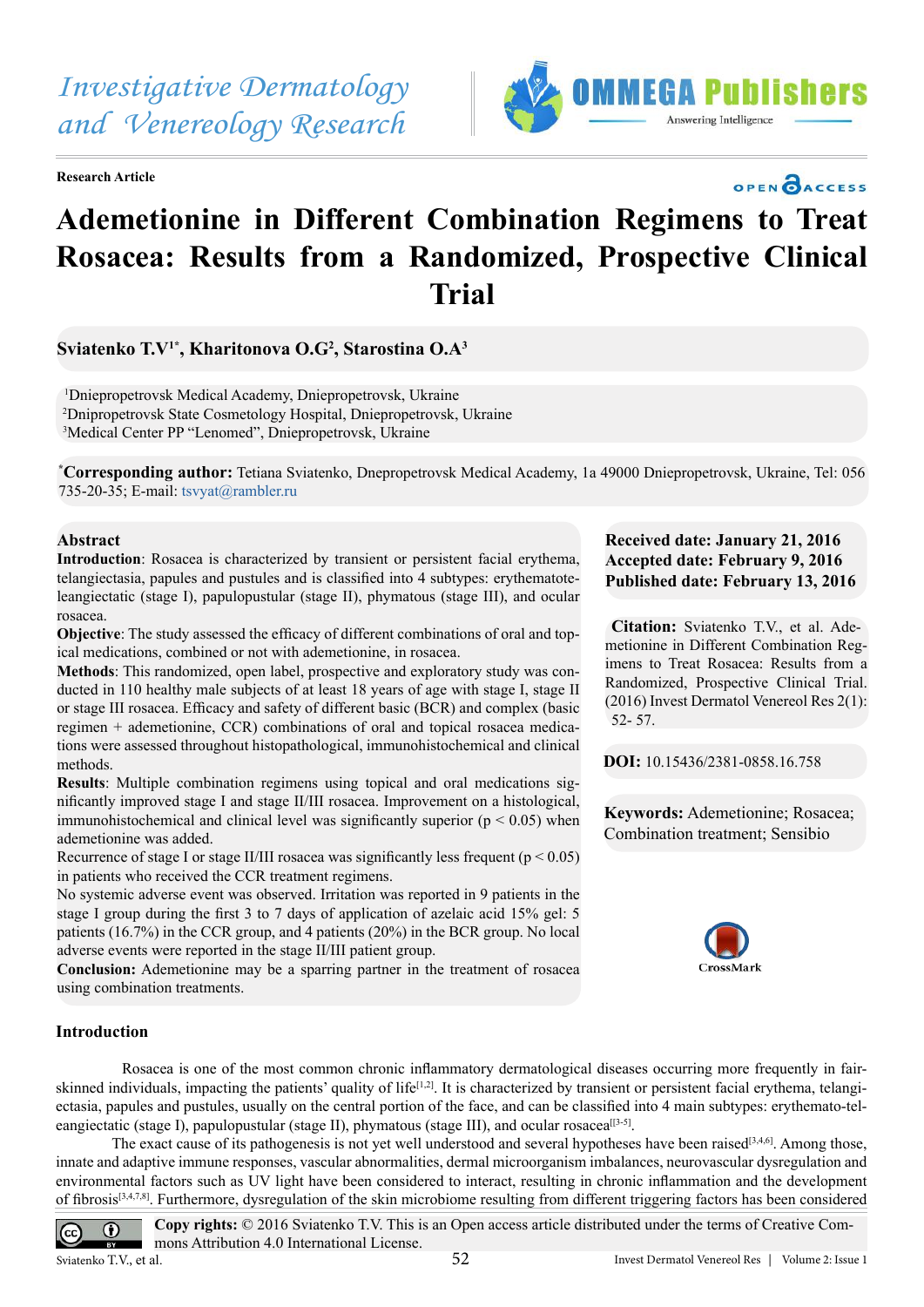

to favor the colonization and multiplication of *Demodex folliculorum* which has been cited to cause inflammation in papules and pustules as well asgranulomas<sup>[9]</sup>. But, dysregulation of the microbiome and over-colonization by *D. folliculorum* may also influence the balanced presence of other microbes present on the skin. In this perspective, the role of *Bacillus oleronius* and *Helibiobacterium pylori* has been extensively reviewed by Yamasaki and Gallo in 2009[8]. In their review, the authors reported that *B.oleronius* was isolated from *D. folliculorum* and that the antigens reacting to sera from rosacea individuals but not from control individuals could be identified<sup>[10]</sup>. The extracts of the *B.oleronius* stimulated proliferation of mononuclear cells from patients with rosacea suggesting that rosacea individuals are exposed to the *B.oleronius* molecules and that *B.oleronius* from *D. folliculorum* induces inflammatory in rosacea. Conversely, the correlation of *H. pylori* infection and rosacea is controversial and inconsistent among clinical observation<sup>[11-14]</sup>. Several reports showed seropositivity to *H. pylori* in rosacea individuals. Eradication therapy for gastric *H. pylori* infection showed preferable outcome for rosacea symptoms though it is not clear if the improve of rosacea is due to *H. pylori* eradication<sup>[15-17]</sup>. The authors further raised the hypothesis that innate immunity and stimulation of toll-like receptors (TLR) may be caused by *D. folliculorum* leading to inflammation of the skin tissues<sup>[8,18]</sup>.

 The development of rhinophyma, observed in stage III rosacea, remains poorly explained. The vascular abnormalities induce local production of transforming growth factor β1 (TGF-β1) capable of creating fibrosis and therefore cetaceous thickening<sup>[19]</sup>. Dissection of major players for disease progression is severely hindered by the complex activation of the innate and adaptive immune systems, enhanced neuroimmune communication, profound blood vessel and possibly lymphatic vessel changes, and activation of almost every resident cell in the skin<sup>[7,20]</sup>. Furthermore, elevated expression of vascular endothelial growth factor (VEGF) has been observed in the skin of patients with rosacea<sup>[21]</sup>. VEGF proliferates vascular endothelial cells as well as increase permeability of vessels.

Rosacea is not an isolated skin disease. It has been reported to be associated with allergies (airborne, food), respiratory diseases, gastroesophageal reflux disease, other gastrointestinal diseases, hypertension, metabolic and urogenital diseases, and female hormone imbalance. Compared with mild rosacea (stage I), moderate to severe rosacea (stage II to III) was significantly associated with hyperlipidemia, hypertension, metabolic diseases, cardiovascular diseases, and gastroesophageal reflux disease<sup>[22]</sup>.

 Each subtype requires a different therapeutic approach<sup>[3-5]</sup>. Today, the management of rosacea is largely based on long-established treatments empirically tailored to the specific presenting symptoms and no real breakthrough has occurred to  $date^{[23]}$ . Topical treatments that are widely accepted are metronidazole and azelaic acid; agents under investigation that show promise include permethrin, calcineurin inhibitors and sulfur compounds. For systemic therapy, antibiotics (tetracyclines, macrolides) and recently doxycycline in anti-inflammatory rather than antimicrobial dosages are used, as well as isotretinoin in severe cases<sup>[24-26]</sup>. Furthermore, effective protection from UV light is recommended<sup>[26]</sup>.

 The present study was conducted to assess the efficacy of different combinations of oral and topical medications in rosacea using histopathological, immunohistochemical and

clinical methods. Regimens were adapted to patients with stage I or stage II/III rosacea; patients with ocular rosacea were not considered for this study. Basic combination regimens (BCR) included diosmine, a venotonic, sulpiride, a neuroleptic and pimecrolimus, and a calcineurin inhibitor to treat stage I rosacea; doxycycline, considered as an anti-inflammatory drug at beyond the recommended doses, sulpiride, adapalene, a retinoid, clindamycin, an oral antibiotic and pimecrolimus were used for patients with stage II/III rosacea. Both groups were compared after 16 weeks to patients receiving a complex combination regimen (CCR) consisting of the BCR treatment to which ademetionine, shown to regulate the vascular endothelial growth factor (VEGF) in cancer, was added $[27,28]$ .

#### **Methods**

 This randomized, open label, prospective and exploratory study was conducted from 2008 to 2013 at 3 investigational sites in Ukraine in male patients of at least 18 years of age. Prior to study initiation, approval from the local ethics committee and regulatory institutions was obtained and patients provided written informed consent. To be included in this study, patients had to suffer from a clinically confirmed erythematous stage I rosacea (mild erythema, small amounts of telangiectasia, absence of papules, pustules, nodes, plaques, rhinophyma), papulopustular stage II rosacea (persistent erythema, frequent telangiectasia, presence of papules, pustules) or stage III rosacea (persistent lasting erythema, frequent telangiectasia, papules, pustules, rarely – nodes, plaques, rhinophyma) according to Wilkin et al<sup>[34]</sup>.

 Clinical evaluations included demographic and baseline disease characteristics as well as assessments of concomitant treatments to avoid drug interactions with the proposed treatment regimens. Clinical efficacy was based on clinical success, evaluated on a 4-step scale ranging from "complete recovery" to "no improvement" and on the quality of life assessed by the patients at baseline and after 16 weeks of treatment using an adapted version of the dermatological index of life quality (DIQL) proposed by Finlay et  $al^{[35]}$ . Recurrence was assessed one year after the last treatment. Safety assessments included adverse events reporting and standard laboratory analyses.

 To histologically compare the evolution of rosacea between baseline and the end of treatment period, skin biopsies were performed at inclusion and after 16 weeks of treatment in 12 patients with stage I rosacea and 11 patients with a clinically confirmed stage II rosacea; all patients provided written informed consent prior to this additional invasive procedure. Samples were obtained after local anesthesia with 0.5% solution of novocaine. Skin biopsies samples with a size of 0.3 x 0.3 x 0.3 cm were fixed in 10% neutral formalin solution and paraffin blocks. Samples were stained with hematoxylin and eosin. Pictures were made using a light microscope «Olympus AX-70- Provis» (Olympus, Japan).

 Immunohistochemical investigations (IHC) were made to assess the impact on the innate immunity. The following specific markers were assessed at baseline and week 16: CD4 +, CD1a +, CD68 +, CD34 +,  $\alpha$ -SMA, CD105 +, CD138 +, MMP-1 (Matrixmetallo proteinase), MMP-9, S100 and Vcl-2. VEGF markers were used to assess the activity of ademetionine on the vascular endothelial growth factor. Skin sample slices of 4.6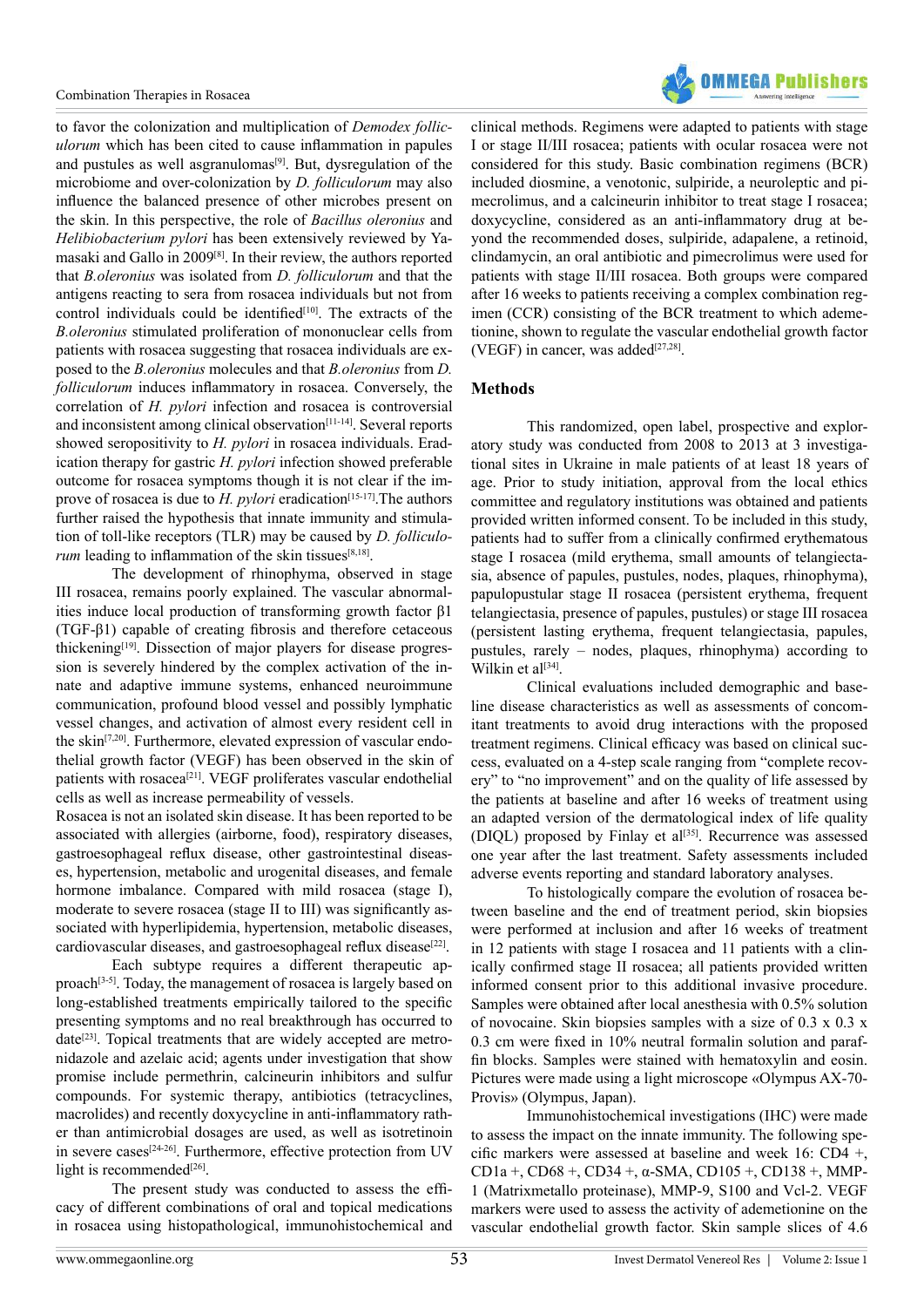mm thickness were fixed on special adhesive slides (SuperFrost Plus<sup>™</sup>, Thermo Scientific, US). A semi quantitative method using a score going from  $0 =$  negative response (less than 5%) staining cells) to  $3$  = intense color (almost all cells stained positive) was used to assess the response. Proliferative activity was studied using the monoclonal antibody Ki-67.

 Patients who met the inclusion criteria were randomized at the study sites in a 2 to 1 ratio to one of the 2 treatment regimens developed for their stage of the disease (Figure 1).



**Figure 1:** Treatment Regimens for Stage I and Stage II/III Rosacea.

For adjunctive skin care, all patients received micellar water during the treatment period, (Sensibio H2O, Bioderma, France), which was to be applied in the morning and evening using a cotton swab to clean the face and the skin around the eyes. An anti-erythema cream (Sensibio AR/AR BB cream, Bioderma, France) was to be applied once daily on the cleansed skin. Depending on the type of sebaceous excretions and, if necessary, patients were recommended to use a moisturizer (Sensibio Forte/Light, Bioderma, France) and a sunscreen (PhotodermAR, Bioderma, France) once daily. A total of 8 patients had a medical history of temporary exacerbation of seborrheic dermatitis in winter. From November to March, these patients received an anti-seborrheic cream (Sensibio DS cream, Bioderma, France) for their seborrheic areas. Furthermore, patients were allowed to use a soothing mask such as Sensibio Mask (Bioderma, France).

Statistics were performed using Microsoft Excel 2003 and Statistica v6.1 (StatsoftInc. USA). Basic statistical characteristics included: number of observations (n), means (M), standard error of average (m), 95% confidence interval (95% CI), relative ratio (abs.%). The parametric (Student t-test) and nonparametric criteria (Mann Whitney U-test, chi-square test of Pearson (Chi2)) were used for comparisons. The relationship between factors was calculated using Spearman's rank correlation

coefficients (r). The critical level of statistical significance (p) was considered at  $\leq 0.05$ .

#### **Results**

A total of 110 patients with a mean age of  $42.5 \pm 1.3$ years were included. Of those, 50 patients had stage I and 60 patients had stage II/III rosacea. The majority (78; 70.9%) of the subjects was younger than 50 years. A total of 49 subjects (44.6%) had suffered from rosacea for more than 5 years, 8 (17.3%) of whom had suffered for more than 10 years.

 All patients reported rosacea symptoms including redness and rash. In 102 patients these symptoms were permanent. Further demographic and disease characteristics are provided in Table 1.

| Parameter                       | <b>Study population</b> |  |  |  |
|---------------------------------|-------------------------|--|--|--|
| Overall age (years)             |                         |  |  |  |
| Mean (Min-Max)                  | $42.5 \pm 1.3$ (18-73)  |  |  |  |
| Mean age: Erythematous          | $35.3 \pm 1.5$          |  |  |  |
| Mean age: Papular               | $43.2 \pm 1.9$          |  |  |  |
| Mean age: Pustular              | $51.4 \pm 2.7$          |  |  |  |
| Phototype $(n \ (\%)$           |                         |  |  |  |
| I                               | 23(19.1)                |  |  |  |
| II/III                          | 87(79.1)                |  |  |  |
| <b>Disease duration (years)</b> |                         |  |  |  |
| Mean (Min-Max)                  | $5.6 \pm 0.4$ (0.1-16)  |  |  |  |
| Mean duration: Erythematous     | $3,1 \pm 0.4$           |  |  |  |
| Mean duration: Papular          | $5.5 \pm 0.7$           |  |  |  |
| Mean duration: Pustular         | $9.1 \pm 1.0$           |  |  |  |
| Disease Stage (n (%))           |                         |  |  |  |
| Stage I                         | 50 (45.5%)              |  |  |  |
| Stage II                        | 48 (43.6%)              |  |  |  |
| Stage III                       | 12 (10.9%)              |  |  |  |
| Stage $II + Stage III$          | 60(54.5%)               |  |  |  |

**Table 1**: Demographic and Baseline Disease Characteristics

#### **Results from histopathology and IHC**

 Histopathology at base line showed that for both types of rosacea, epithelial cells of the sweat and sebaceous glands, smooth muscle and endothelial cells of blood vessels, some fibroblasts of the dermis and mononuclear cells stained for the VEGF marker. The production of this receptor was higher in cells of inflammatory infiltrates of stage II/III rosacea (Figure 2). IHC showed significant differences ( $p < 0.05$ ) between the intensity of IHC for CD4 +, CD1a +, CD68 +,  $\alpha$ -SMA, CD105  $+$ , Ki-67  $+$  from skin samples of patients with different clinical forms of rosacea (Table 1). For CD34 +, MMP-1 + MMP-9 +, S100, a trend for an increased expression in patients with stage II/III rosacea compared to those with the stage I form was observed. Indicators for the activity of CD138 were comparable in both groups. In patients with stage II/III rosacea, the proliferative activity of epidermal cells (Ki-67) was twice as high as in patients with the stage I form  $(p < 0.001)$ . Complete results for IHC for all markers are provided in Table 2. For both clinical forms, the proliferative activity of epidermal cells in rosacea subjects significantly ( $p < 0.001$ ) differed from those of healthy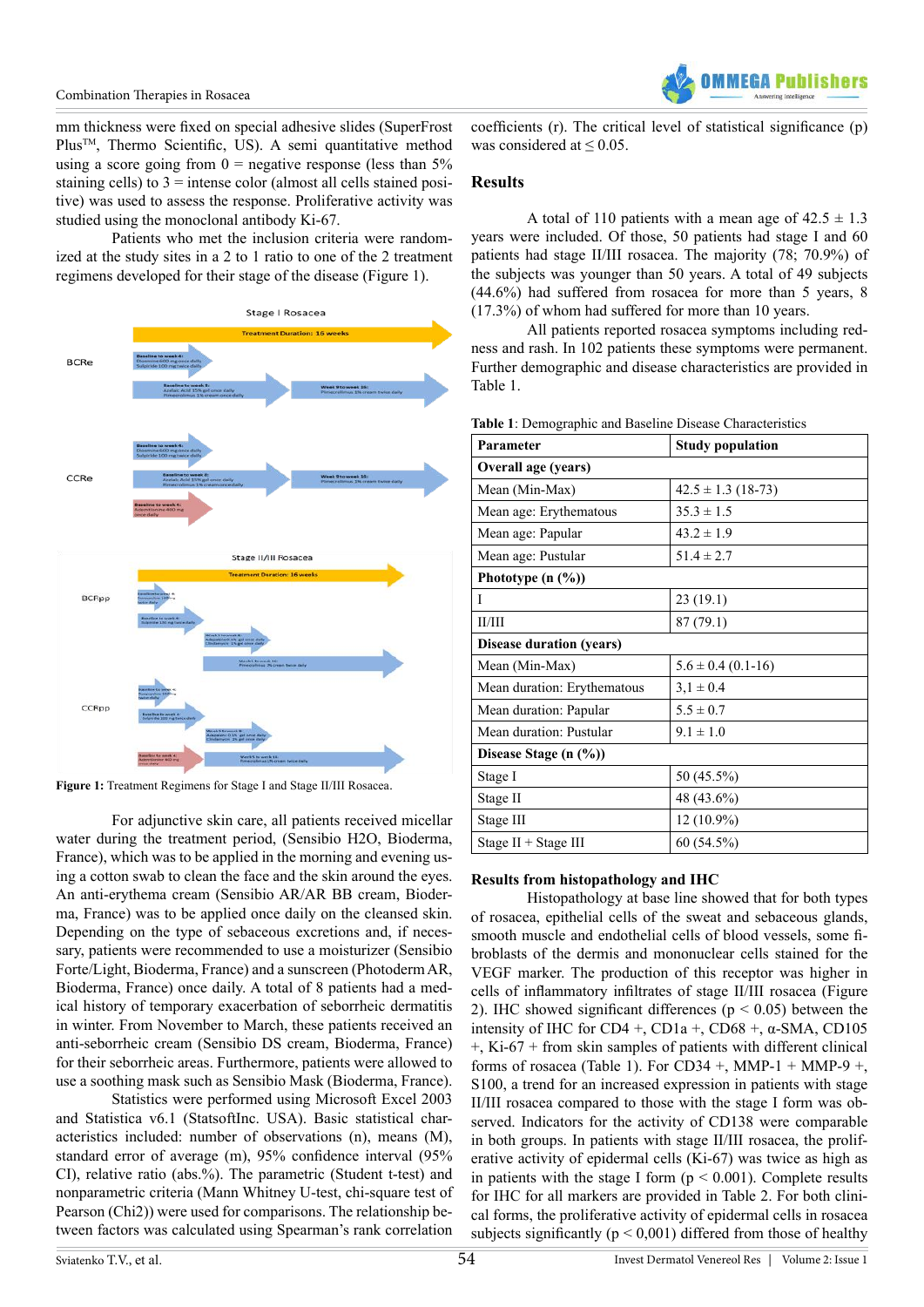

subjects, which, according to scientific literature, equals  $4.30 \pm$ 0.42 per 100 cells of the basal layer<sup>[29]</sup>.



Figure 2: Positive cytoplasmic and membranous reaction with VEGF in epitheliocytes sebaceous glands, vascular endothelial and dermal single dendrotsytah. Immunohistochemical method, additional staining with Mayer hematoxylin Mayer 3b x 1000

**Table 2**: Mean Values at Baseline forthe Expression of Immunity Markers.

| Marker           | Stage I ( $n = 12$ ) | <b>Stage II/III</b><br>$(n = 11)$ | between groups<br>p-value* |
|------------------|----------------------|-----------------------------------|----------------------------|
| CD4              | $1.42 \pm 0.15$      | $1.91 \pm 0.09$                   | $p = 0.015$                |
| CD1a             | $0.75 \pm 0.13$      | $1.27 \pm 0.19$                   | $p = 0.038$                |
| <b>CD68</b>      | $1.00 \pm 0.17$      | $1.64 \pm 0.15$                   | $p = 0.016$                |
| CD34             | $2.00 \pm 0.25$      | $2.64 \pm 0.15$                   | $p = 0.061$                |
| $\alpha$ -SMA    | $1.25 \pm 0.13$      | $1.82 \pm 0.18$                   | $p = 0.021$                |
| <b>CD105</b>     | $0.83 \pm 0.11$      | $1.55 \pm 0.28$                   | $p = 0.026$                |
| CD138            | $0.58 \pm 0.15$      | $0.91 \pm 0.25$                   | $p = 0.344$                |
| $MMP-1$          | $0.25 \pm 0.13$      | $0.64 \pm 0.15$                   | $p = 0.068$                |
| MMP-9            | $2.58 \pm 0.15$      | $2.91 \pm 0.09$                   | $p = 0.082$                |
| VEGF             | $1.83 \pm 0.21$      | $1.64 \pm 0.15$                   | $p = 0.530$                |
| S <sub>100</sub> | $1.33 \pm 0.14$      | $1.73 \pm 0.14$                   | $p = 0.065$                |
| Ki-67 ( $y\%$ )  | $11.41 \pm 0.21$     | $23.42 \pm 0.87$                  | p < 0.001                  |

\* Mann-Whitney test

After 16 weeks of treatment in the stage I group, patients treated with CCRE showed a significant ( $p \le 0.05$ ) reduction of inflammatory infiltration, of the number of CD4 + cells and of T-helper cells. In the vessel and gland structure, the localization and number of cells that were positive for  $\alpha$  SMA and CD34 had not significantly changed. Conversely, in the dermis, their number had decreased, indicating an inhibition of the myofibroblastic transformation and a positive treatment effect on the development of fibrosis. The most important changes were observed in the number of cells secreting MMP-1 and MMP-9 in the sub-epidermal layer of skin which were the most impacted by fibrotic changes. Reduction of the diameter of blood vessels of the dermis after treatment was partly due to a decrease of VEGF + cells, especially in the composition of infiltrates and dermal fibroblasts. A significant decrease ( $p < 0.05$ ) in the proliferative activity of epidermal cells was observed. Estimated throughout was the decrease in the number of Ki-67 from  $11.41\% \pm 1.10$  at baseline to  $7.02\% \pm 1.91\%$  at week 16. There was no change in the number of Vcl-2 + cells, while the number of  $S-100$  + cells had decreased in the dermis and papulopustular areas. In stage I patients who followed the BCRE regimen, the number of T-helper cells and infiltrations was reduced. The number of VEGF +,  $Ki-67 + Vc1-2 + and S-100 + cells did not change significantly.$ In stage II/III patients, the CCRpp treatment achieved significantly  $(p < 0.001)$  better results regarding immune markers, such as T-helper cells and macrophages, when compared with BCRpp. A significant ( $p < 0.001$ ) reduction of the MMP activity and proliferative activity of epidermal cells from  $23.42\% \pm 1.87$ to  $9.04\% \pm 1.12$  was observed using the marker Ki-67, hypothesizing an improvement of the extracellular matrix.

#### **Clinical results**

 After 16 weeks of treatment, the clinical success in both rosacea severity groups based on the investigator's assessment was significantly ( $p \le 0.05$ ) in favor of the CCR treatments compared to the basic combination regimens (Figure 3).



**Figure 3**: Clinical Success at Week 16

Both CCR treatments were statistically significantly superior ( $p \leq$ 0.05) to BCR treatments after 16 weeks of treatment based on the investigator's rating of clinical success.

 At baseline, the total DIQL score was similar in all 4 treatment groups. Differences were statistically not significant. After 16 weeks of treatment, a statistically significant reduction  $(p < 0.001)$  of the total DIQL score was observed in both rosacea groups in favor of the CCR treatment (Figure 4).



**Figure 4:** Daily Index of Quality of Life at Baseline and after 16 Weeks of Treatment.

\*:  $p \le 0.05$  in favor of CCR over BCR

 Analysis of results one year after the last treatment showed that recurrence of stage I or stage II/III rosacea was significantly less frequent ( $p < 0.05$ ) in patients who received the CCR treatment regimens (Table 3).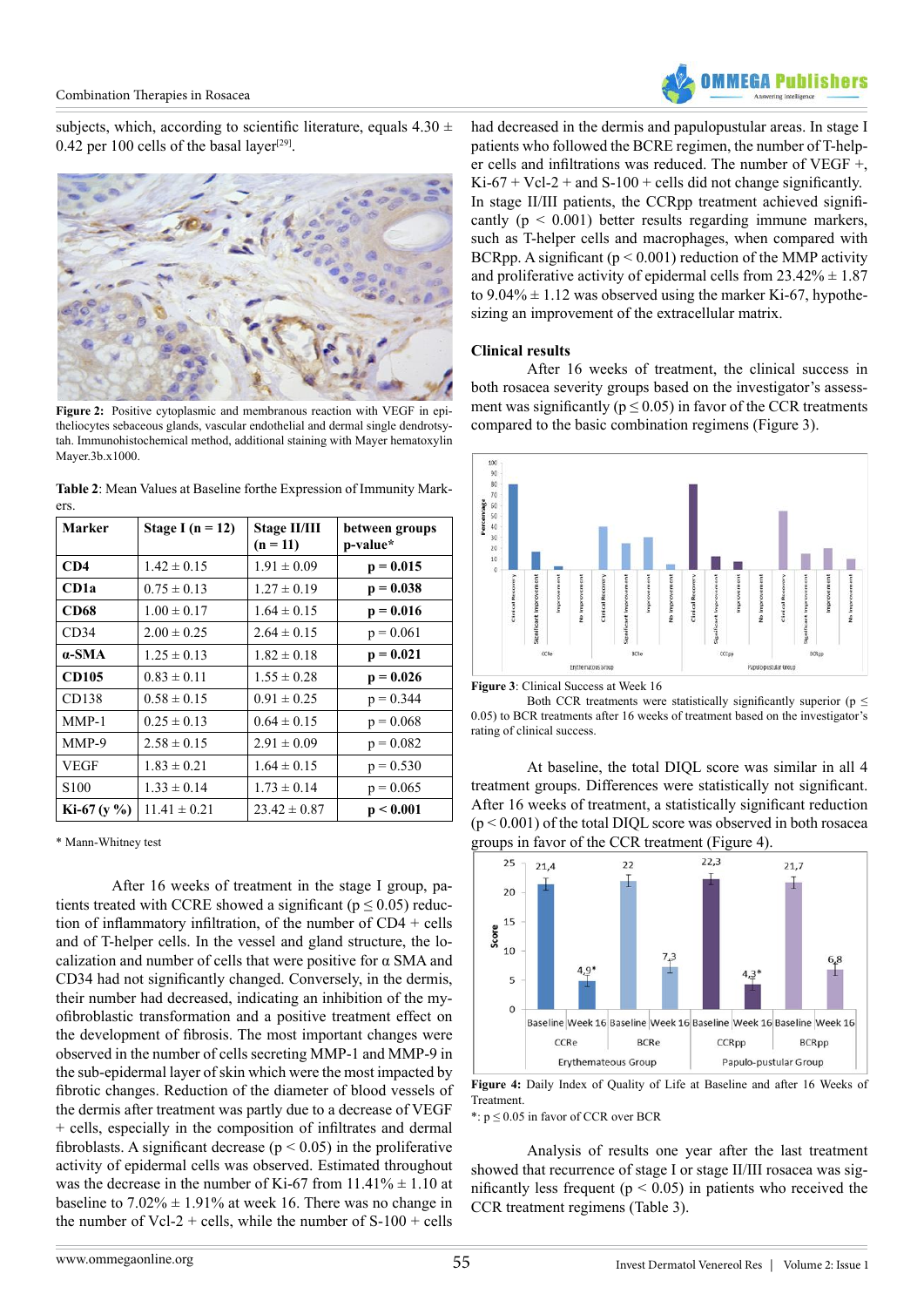Combination Therapies in Rosacea



**Table 3**: Results of Recurrence of Rosacea One Year after the Last Treatment.

|                              | <b>Stage I Rosacea</b>              |                                    | <b>Stage II/III Rosacea</b>         |                                     |
|------------------------------|-------------------------------------|------------------------------------|-------------------------------------|-------------------------------------|
|                              | <b>CCRe-</b><br>group<br>$(n = 24)$ | <b>BCRe</b><br>group<br>$(n = 17)$ | <b>CCRpp</b><br>group<br>$(n = 31)$ | <b>BCRpp</b><br>group<br>$(n = 15)$ |
| Recurrence                   | $9(37.5\%)$                         | 13 $(76.5\%)$                      | $6(19.4\%)$                         | $8(53.3\%)$                         |
| Absence of<br>recurrence     | $15(62.5\%)$                        | $4(23.5\%)$                        | $25(80.6\%)$                        | 7(46.7%)                            |
| between-<br>group<br>p-value | $p = 0.014$                         |                                    | $p = 0.019$                         |                                     |

 No systemic adverse events were observed during the study. Laboratory analysis results did not show any abnormal clinical values. Irritation was reported in 9 patients in the stage I patient group during the first 3 to 7 days of application of azelaic acid 15% gel: 5 patients (16.7%) in the CCRe group and 4 patients (20%) in the BCRe group. No local adverse events were reported in the stage II/III patient group.

#### **Discussion**

 Rosacea is a multifactorial and difficult to treat chronic dermatosis<sup>[1]</sup>. Its pathophysiology is not yet fully understood and a globally accepted treatment algorithm of the disease is still lacking. A large choice of topical and oral medications is available to treat rosacea comprising azelaic acid, ivermectine, brimonidine, metronidazole, tetracyclines and doxycycline to cite just a few<sup>[30-32]</sup>. However, none of them were shown to be able to manage the disease individually or to provide long-term relief and it seems as if combinations are the key to a more successful treatment of rosacea.

 Over the past decades, several combinations including doxycycline and azelaic acid have been tested, especially in papulopustular rosacea, as reported by Bhatia and Del Rosso<sup>[33]</sup>. None were described for erythematous, stage I, rosacea. To fill this gap, the present clinical study assessed the clinical and histological impact of multiple combination treatments in association or not with ademetionine in the disease.

 Results demonstrated that multiple combination regimens using topical and oral medications significantly improve stage I and stage II/III rosacea. Improvement on a histological, immunohistochemical and on a clinical level was superior when ademetionine was added to both regimens. Indeed, on an immunohistochemical level, the treatment effect on the innate immunity markers, which are expressed differently for the different rosacea stages, confirmed a reduction of CD4 + cells throughout, as well as showing, for the first time, changes in the number of  $CD1a +$ ,  $CD138 +$ ,  $CD68 +$  and  $Ki-67 +$  cells throughout. Furthermore, on a histological level, the treatment effect on the vascular component confirmed throughout a decrease in the density of blood vessels paralleled by the reduced expression of VEGF which could not be observed in the control groups. Conversely, no treatment effect was observed with BCR. Results from the clinical investigations as well as from the quality of life assessment after 16 weeks of treatment confirmed the superiority of a treatment with CCR. Results one year after the last treatment showed that relapse of rosacea had occurred less frequently with

the combination including ademetionine than that without ademetionine.

 All 4 investigated treatment regimens were well tolerated with few reports of transient irritation during the first 3 to 7 days after application of azelaic acid in patients with erythematous rosacea. This local side effect is well described for azelaic acid and did not have an impact on the patients' or investigator's decision to discontinue the study.

#### **Conclusion**

 Results from the study confirmed that rosacea as a multifactorial disease needs a specific treatment for each stage. The question as to whether the chosen combination regimens act in a synergistic way or independently on each triggering factor of the disease cannot be answered in view of the present study results. We are aware that the unbalanced randomization in the different treatment groups, especially for patients with stage II/III rosacea, may be considered a limitation. However, overall treatment results do not raise this concern.

 More detailed histological and immunohistochemical *in vivo* investigations will still be necessary to confirm our study findings. In addition, other research work will be necessary to confirm the role of ademetionine in the regulation of toll-like receptors stimulated by *D.foliciculorum*. Nevertheless, we showed that an integrated histological, immunohistochemical and clinical assessment of patients with rosacea prior to any treatment allows factors and changes to be detected which may affect the nature and severity of the disease.

 By adding ademetionine to current rosacea treatments, the study showed new opportunities to treat rosacea by considering the clinical stage of the disease and allowing for a normalization of the level of vascular endothelial growth factor and of the proliferative activity of epidermal cells.

**Conflict of Interest**: None to declare

**Financial Support**: The authors did not receive any financial support for conducting this clinical investigation.

**Acknowledgements**: The authors acknowledge the editing support of Bioderma, France and the writing assistance of Karl Patrick Göritz, Scientific and Medical Writing Services, France.

#### **References**

1. Tidman, M.J. Improving the [management](http://www.ncbi.nlm.nih.gov/pubmed/25591285) of rosacea in primary care. (2014) [Practitioner](http://www.ncbi.nlm.nih.gov/pubmed/25591285) 258(1775): 27-30, 3.

2. Dirschka, T., Micali, G., [Papadopoulos,](http://www.ncbi.nlm.nih.gov/pubmed/26022994) L., et al. Perceptions on the [Psychological](http://www.ncbi.nlm.nih.gov/pubmed/26022994) Impact of Facial Erythema Associated with Rosacea: Results of [International](http://www.ncbi.nlm.nih.gov/pubmed/26022994) Survey. (2015) Dermatol Ther (Heidelb) 5(2): [117-127.](http://www.ncbi.nlm.nih.gov/pubmed/26022994)

3. Preisz, K., Karpati, S. Rosacea: [pathogenesis,](http://www.ncbi.nlm.nih.gov/pubmed/20650811) clinical forms and therapy. (2010) Orv Hetil 151(30): [1209-1214.](http://www.ncbi.nlm.nih.gov/pubmed/20650811)

4. [Crawford,](http://www.ncbi.nlm.nih.gov/pubmed/15337973) G.H., Pelle, M.T., James, W.D. Rosacea: I. Etiology, pathogenesis, and subtype [classification.](http://www.ncbi.nlm.nih.gov/pubmed/15337973) (2004) J Am Acad Dermatol 51(3): [327-341.](http://www.ncbi.nlm.nih.gov/pubmed/15337973)

5. Weinkle, A.P., Doktor, V., Emer, J. Update on the [management](http://www.ncbi.nlm.nih.gov/pubmed/25897253) of rosacea. (2015) Clin Cosmet [Investig Dermatol 8:](http://www.ncbi.nlm.nih.gov/pubmed/25897253) 159-177.

6. Diamantis, S., Waldorf, H.A. Rosacea: clinical [presentation](http://www.ncbi.nlm.nih.gov/pubmed/16468286) and [pathophysiology.](http://www.ncbi.nlm.nih.gov/pubmed/16468286) (2006) J Drugs Dermatol 5(1): 8-12.